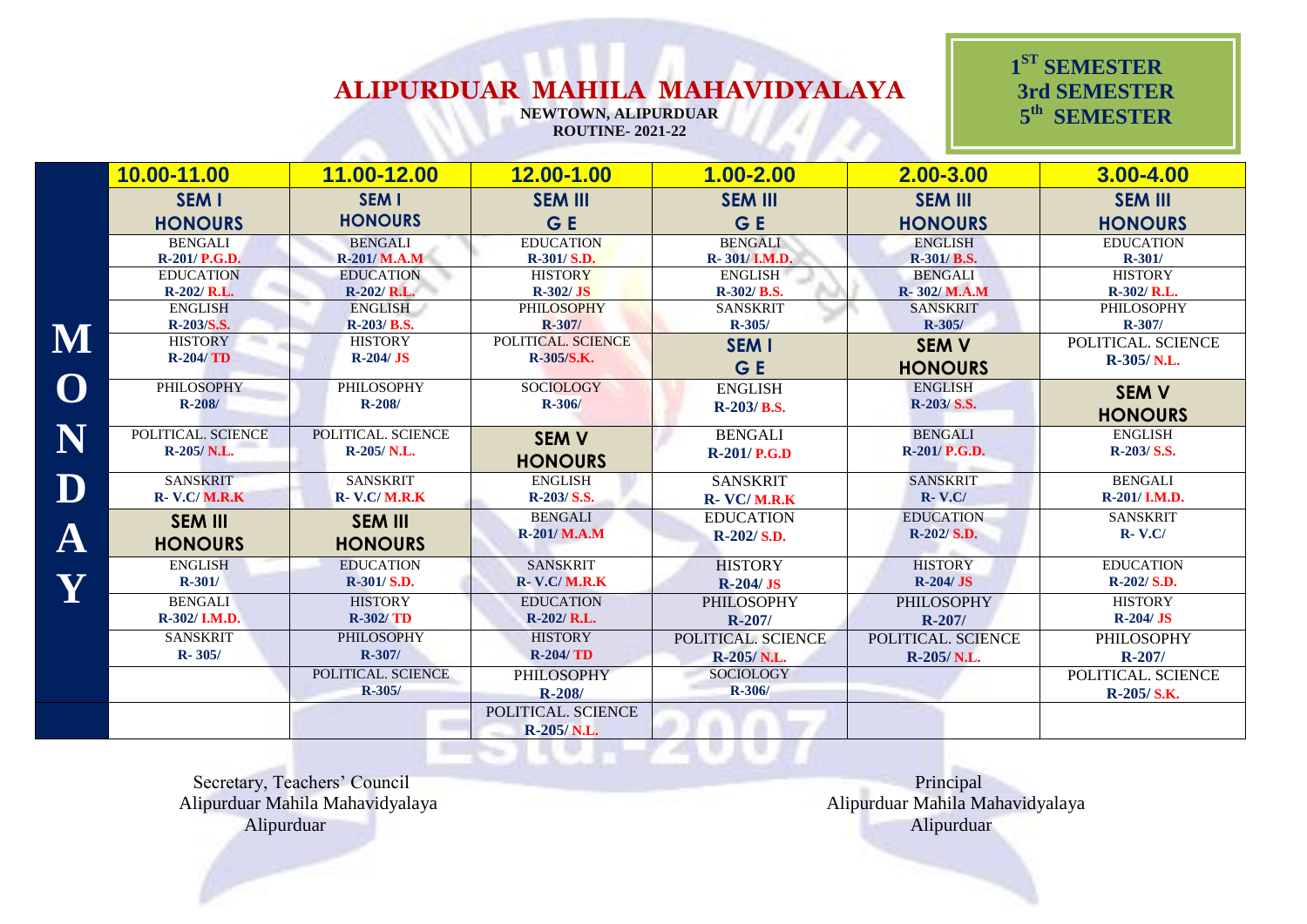**NEWTOWN, ALIPURDUAR ROUTINE- 2021-22**

 **1 ST SEMESTER 3rd SEMESTER 5 th SEMESTER** 

**ST SEMESTER** 

|                         | 10.00-11.00                    | 11.00-12.00        | 12.00-1.00                    | $1.00 - 2.00$                  | $2.00 - 3.00$                     | 3.00-4.00                          |
|-------------------------|--------------------------------|--------------------|-------------------------------|--------------------------------|-----------------------------------|------------------------------------|
|                         | <b>SEM I</b><br><b>HONOURS</b> | <b>SEMI</b>        | <b>SEMI</b><br><b>HONOURS</b> | <b>SEM I</b><br><b>PROGRAM</b> | <b>SEM V PROGRAM</b><br><b>GE</b> | <b>SEM V PROGRAM</b><br><b>SEC</b> |
|                         | <b>BENGALI</b>                 | <b>AECC</b>        | <b>BENGALI</b>                | <b>BENGALI</b>                 | <b>ENGLISH</b>                    | <b>ENGLISH</b>                     |
|                         | R-201/ M.A.M                   | $R-306/ S.P.$      | R-201/ I.M.D.                 | R-301/M.A.M                    | R-203/B.S.                        | R-203/ B.S.                        |
|                         | <b>EDUCATION</b>               | <b>SEM V</b>       | <b>EDUCATION</b>              | <b>ENGLISH</b>                 | <b>BENGALI</b>                    | <b>BENGALI</b>                     |
|                         | R-202/ R.L.                    | <b>PROGRAM</b>     | R-202/ S.D.                   | R-302/B.S.                     | R-201/ M.A.M                      | R-201/I.M.D.                       |
|                         | <b>ENGLISH</b>                 | <b>SOCIOLOGY</b>   | <b>ENGLISH</b>                | <b>SANSKRIT</b>                | <b>SANSKRIT</b>                   | <b>SANSKRIT</b>                    |
| T                       | $R-203/A.D.$                   | $R - 302/$         | R-203/ A.D.                   | R-305/ A.K.K.                  | $R-VC/A.K.K.$                     | $R-VC/$                            |
|                         | <b>HISTORY</b>                 | PHY.EDUCATION      | <b>HISTORY</b>                | <b>SEM V</b>                   | <b>EDUCATION</b>                  | <b>EDUCATION</b>                   |
| $\overline{\textbf{U}}$ | $R-204/ B.D.$                  | $R - 303/$         | $R-204/$ J.S.                 | <b>PROGRAM</b>                 | R-202/ S.D.                       | R-202/ S.S.                        |
|                         | PHILOSOPHY                     | POLITICAL. SCIENCE | <b>PHILOSOPHY</b>             | <b>EDUCATION</b>               | <b>HISTORY</b>                    | <b>HISTORY</b>                     |
|                         | $R - 207/$                     | R-301/B.G.         | $R-207/J.R$                   | R-202/ S.S.                    | R-204/ J.S.                       | R-204/ B.D.                        |
| $\mathbf{E}_1$          | POLITICAL. SCIENCE             | <b>SEM III</b>     | POLITICAL. SCIENCE            | <b>HISTORY</b>                 | <b>PHILOSOPHY</b>                 | <b>PHILOSOPHY</b>                  |
|                         | R-205/N.L.                     | <b>PROGRAM</b>     | R-205/N.L.                    | R-204/ B.D.                    | $R-207/J.R$                       | $R - 207/$                         |
| S                       | <b>SANSKRIT</b>                | <b>BENGALI</b>     | <b>SANSKRIT</b>               | PHILOSOPHY                     | POLITICAL. SCIENCE                | POLITICAL. SCIENCE                 |
|                         | <b>R- V.C/ A.K.K.</b>          | <b>R-201/M.A.M</b> | <b>R- V.C/ A.K.K.</b>         | $R-207/J.R$                    | R-205/N.L.                        | $R-205/E.B.$                       |
|                         | <b>SEM I</b>                   | <b>ENGLISH</b>     | <b>SEM III</b>                | <b>SEM III</b>                 | <b>SOCIOLOGY</b>                  | <b>SOCIOLOGY</b>                   |
| $\mathbf D$             | <b>PROGRAM</b>                 | $R - 203/$         | <b>PROGRAM</b>                | <b>PROGRAM</b>                 | $R-301/S.P.$                      | $R - 301/$                         |
|                         | <b>EDUCATION</b>               | <b>SANSKRIT</b>    | <b>EDUCATION</b>              | PHY.EDUCATION                  |                                   |                                    |
| ${\bf A}$               | R-301/S.S.                     | R-204/ A.K.K.      | R-301/S.D.                    | $R - 304/$                     |                                   |                                    |
|                         | <b>HISTORY</b>                 |                    | <b>PHILOSOPHY</b>             | <b>SOCIOLOGY</b>               |                                   |                                    |
|                         | R-302/ J.S.                    |                    | $R - 302/$                    | R-306/S.P.                     |                                   |                                    |
| Y                       | <b>PHILOSOPHY</b>              |                    | <b>HISTORY</b>                | POLITICAL. SCIENCE             |                                   |                                    |
|                         | $R - 305 / J.R$                |                    | R-305/B.D.                    | R-305/ E.B.                    |                                   |                                    |
|                         | <b>SEM V</b>                   |                    | <b>SEM I</b>                  |                                |                                   |                                    |
|                         | <b>PROGRAM</b>                 |                    | <b>PROGRAM</b>                |                                |                                   |                                    |
|                         | <b>ENGLISH</b>                 |                    | POLITICAL. SCIENCE            |                                |                                   |                                    |
|                         | R-304/B.S.                     |                    | R-303/ B.G.                   |                                |                                   |                                    |
|                         | <b>BENGALI</b>                 |                    | PHY.EDUCATION                 |                                |                                   |                                    |
|                         | R-306/I.M.D.                   |                    | $R - 304/$                    |                                |                                   |                                    |
|                         | <b>SANSKRIT</b>                |                    | <b>SOCIOLOGY</b>              |                                |                                   |                                    |
|                         | $R - 307/$                     |                    | R-306/S.P.                    |                                |                                   |                                    |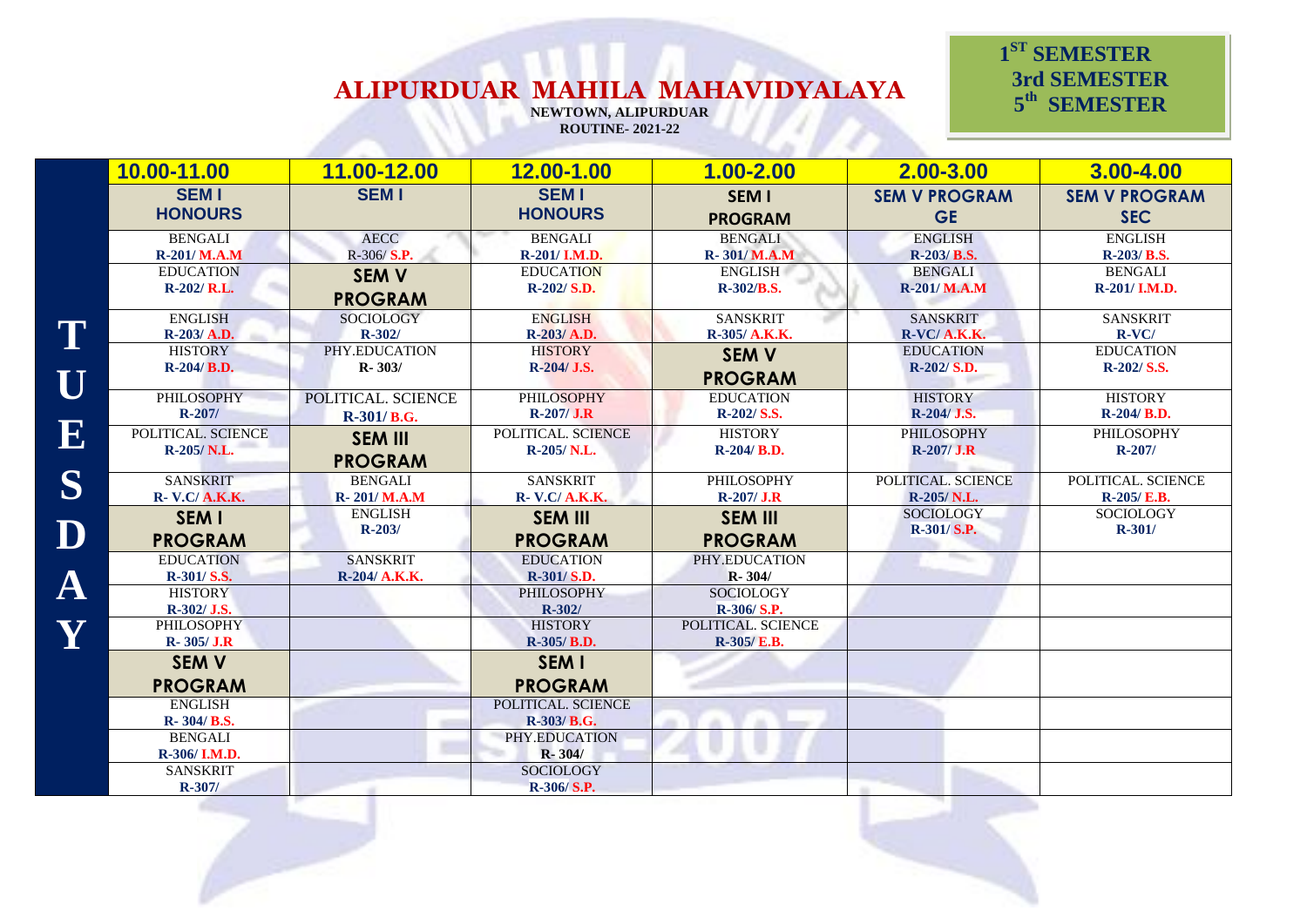**NEWTOWN, ALIPURDUAR ROUTINE- 2021-22**

 **1 ST SEMESTER 3rd SEMESTER 5 th SEMESTER** 

|                         | 10.00-11.00           | 11.00-12.00            | 12.00-1.00            | $1.00 - 2.00$      | 2.00-3.00          | 3.00-4.00             |
|-------------------------|-----------------------|------------------------|-----------------------|--------------------|--------------------|-----------------------|
|                         | <b>SEM I</b>          | <b>SEM I</b>           | <b>SEM III</b>        | <b>SEM III</b>     | <b>SEM III</b>     | <b>SEM III</b>        |
|                         | <b>HONOURS</b>        | <b>HONOURS</b>         | <b>GE</b>             | G E                | <b>HONOURS</b>     | <b>HONOURS</b>        |
| W                       | <b>BENGALI</b>        | <b>BENGALI</b>         | <b>EDUCATION</b>      | <b>BENGALI</b>     | <b>ENGLISH</b>     | <b>EDUCATION</b>      |
|                         | R-201/ I.M.D.         | <b>R-201/ M.A.M</b>    | $R-301/S.S$           | R-301/M.A.M        | R-301/ B.S.        | R-301/ S.D.           |
|                         | <b>EDUCATION</b>      | <b>EDUCATION</b>       | <b>HISTORY</b>        | <b>ENGLISH</b>     | <b>BENGALI</b>     | <b>HISTORY</b>        |
| $\mathbf E$             | R-202/ S.S.           | $R-202/R.L.$           | R-302/ T.D.           | R-302/ B.S.        | $R - 302/$         | R-302/ T.D.           |
|                         | <b>ENGLISH</b>        | <b>ENGLISH</b>         | <b>PHILOSOPHY</b>     | <b>SANSKRIT</b>    | <b>SANSKRIT</b>    | PHILOSOPHY            |
|                         | $R-203/ A.D.$         | R-203/B.S.             | $R - 307/$            | $R - 305/$         | R-305/ A.K.K.      | $R - 307/$            |
| $\overline{\mathbf{D}}$ | <b>HISTORY</b>        | <b>HISTORY</b>         | POLITICAL. SCIENCE    | <b>SEMI</b>        | <b>SEM V</b>       | POLITICAL. SCIENCE    |
|                         | $R-204/T.D.$          | $R-204/ B.D.$          | $R-305/ B.G.$         | <b>GE</b>          | <b>HONOURS</b>     | $R-305/B.G.$          |
| N                       | <b>PHILOSOPHY</b>     | PHILOSOPHY             | <b>SOCIOLOGY</b>      | <b>ENGLISH</b>     | <b>ENGLISH</b>     | <b>SEM V</b>          |
|                         | $R-208/$              | $R-207/J.R$            | $R - 306/$            | $R-203/A.D.$       | R-203/ A.D.        |                       |
|                         |                       |                        |                       |                    |                    | <b>HONOURS</b>        |
| 13                      | POLITICAL. SCIENCE    | POLITICAL. SCIENCE     | <b>SEM V</b>          | <b>BENGALI</b>     | <b>BENGALI</b>     | <b>ENGLISH</b>        |
|                         | $R-205/ B.G.$         | R-205/B.G.             | <b>HONOURS</b>        | R-201/ P.G.D.      | R-201/ I.M.D.      | R-203/A.D.            |
| S                       | <b>SANSKRIT</b>       | <b>SANSKRIT</b>        | <b>ENGLISH</b>        | <b>SANSKRIT</b>    | <b>SANSKRIT</b>    | <b>BENGALI</b>        |
|                         | <b>R- V.C/ A.K.K.</b> | <b>R</b> - V.C/ A.K.K. | R-203/ B.S.           | $R-VC/$            | $R-V.C/$           | R-201/ P.G.D.         |
|                         | <b>SEM III</b>        | <b>SEM III</b>         | <b>BENGALI</b>        | <b>EDUCATION</b>   | <b>EDUCATION</b>   | <b>SANSKRIT</b>       |
|                         |                       |                        | R-201/I.M.D.          | R-202/S.S.         | $R-202/R.L.$       | <b>R- V.C/ A.K.K.</b> |
|                         | <b>HONOURS</b>        | <b>HONOURS</b>         |                       |                    |                    |                       |
|                         | <b>EDUCATION</b>      | <b>ENGLISH</b>         | <b>SANSKRIT</b>       | <b>HISTORY</b>     | <b>HISTORY</b>     | <b>EDUCATION</b>      |
| ${\bf A}$               | $R-301/R.L.$          | R-301/ A.D.            | <b>R- V.C/ A.K.K.</b> | R-204/B.D.         | R-204/ T.D.        | R-202/ R.L.           |
|                         | <b>HISTORY</b>        | <b>BENGALI</b>         | <b>EDUCATION</b>      | <b>PHILOSOPHY</b>  | <b>PHILOSOPHY</b>  | <b>HISTORY</b>        |
|                         | R-302/ B.D.           | R-302/ P.G.D.          | $R-202/S.D.$          | $R-207/J.R$        | $R-207/J.R$        | R-204/ B.D.           |
| Y                       | PHILOSOPHY            | <b>SANSKRIT</b>        | <b>HISTORY</b>        | POLITICAL. SCIENCE | POLITICAL. SCIENCE | <b>PHILOSOPHY</b>     |
|                         | $R-307/ J.R$          | $R - 305/$             | $R-204/ B.D.$         | R-205/N.L.         | $R-205/B.G.$       | $R-207/J.R$           |
|                         | POLITICAL. SCIENCE    |                        | <b>PHILOSOPHY</b>     | <b>SOCIOLOGY</b>   |                    | POLITICAL. SCIENCE    |
|                         | R-305/N.L.            |                        | $R - 208/$            | $R - 306/$         |                    | R-205/N.L.            |
|                         |                       |                        | POLITICAL. SCIENCE    |                    |                    |                       |
|                         |                       |                        | R-205/N.L.            |                    |                    |                       |

9 A F

**12.5%** 

Secretary, Teachers' Council Principal Alipurduar Mahila Mahavidyalaya Alipurduar Mahila Mahavidyalaya Alipurduar Alipurduar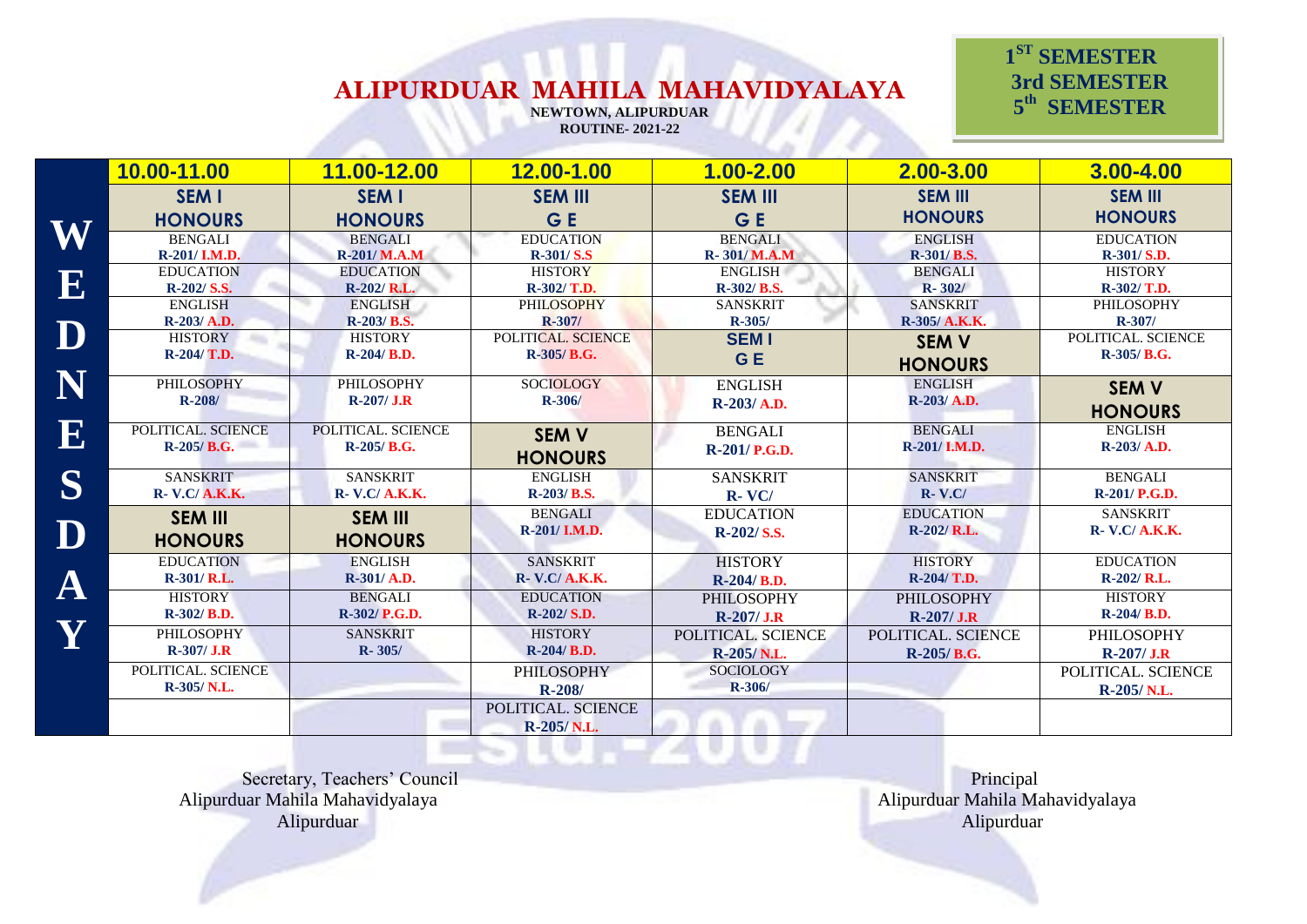**NEWTOWN, ALIPURDUAR ROUTINE- 2021-22**

 **1 ST SEMESTER 3rd SEMESTER 5 th SEMESTER** 

|                         | 10.00-11.00                                        | 11.00-12.00                                          | 12.00-1.00                     | $1.00 - 2.00$                                      | 2.00-3.00                      | 3.00-4.00                      |
|-------------------------|----------------------------------------------------|------------------------------------------------------|--------------------------------|----------------------------------------------------|--------------------------------|--------------------------------|
|                         | <b>SEM III</b>                                     | <b>SEM III</b>                                       | <b>SEM I</b>                   | <b>SEM III</b>                                     | <b>SEM III</b>                 | <b>SEM III</b>                 |
|                         | <b>HONOURS</b>                                     | <b>HONOURS</b>                                       | <b>PROGRAM</b>                 | <b>PROGRAM</b>                                     | <b>SEC PROGRAM</b>             | <b>SEC PROGRAM</b>             |
|                         | <b>BENGALI</b>                                     | <b>BENGALI</b>                                       | <b>BENGALI</b>                 | PHY EDUCATION                                      | <b>ENGLISH</b>                 | <b>ENGLISH</b>                 |
|                         | R-201/M.A.M                                        | R-201/ I.M.D.                                        | R-301/P.G.D.                   | $R - 303/$                                         | R-203/B.S.                     | R-203/ S.S.                    |
|                         | <b>EDUCATION</b>                                   | <b>EDUCATION</b>                                     | <b>ENGLISH</b>                 | SOCIOLOGY                                          | <b>BENGALI</b>                 | <b>BENGALI</b>                 |
|                         | $R-202/R.L.$                                       | $R-202/R.L.$                                         | R-302/S.S.                     | $R-301/S.P.$                                       | <b>R-201/M.A.M</b>             | R-201/I.M.D.                   |
| H                       | <b>ENGLISH</b>                                     | <b>ENGLISH</b>                                       | <b>SANSKRIT</b>                | POLITICAL. SCIENCE                                 | <b>HISTORY</b>                 | <b>HISTORY</b>                 |
|                         | R-203/ A.D.                                        | R-203/A.D.                                           | R-303/ A.K.K.                  | R-305/S.K.                                         | R-204/ J.S.                    | R-204/B.D.                     |
| $\overline{\textbf{U}}$ | <b>HISTORY</b>                                     | <b>HISTORY</b>                                       | <b>SEM III</b>                 | <b>SEM I</b>                                       | <b>SANSKRIT</b>                | <b>SANSKRIT</b>                |
|                         | R-204/B.D.                                         | R-204/ J.S.                                          | <b>PROGRAM</b>                 | <b>PROGRAM</b>                                     | <b>R- V.C/ A.K.K.</b>          | $R-V.C/$                       |
|                         | PHILOSOPHY                                         | <b>PHILOSOPHY</b>                                    | <b>EDUCATION</b>               | <b>EDUCATION</b>                                   | POLITICAL. SCIENCE             | POLITICAL. SCIENCE             |
|                         | $R-207/J.R$                                        | $R-207/$ J.R                                         | <b>R-202/S.S</b>               | <b>R-202/S.S</b>                                   | R-205/S.K.                     | R-205/E.B.                     |
| $\mathbf R$             | POLITICAL. SCIENCE                                 | POLITICAL. SCIENCE                                   | <b>HISTORY</b>                 | <b>HISTORY</b>                                     | <b>EDUCATION</b>               | <b>EDUCATION</b>               |
|                         | $R-205/ B.G.$                                      | R-205/B.G.                                           | R-204/ J.S.                    | R-204/B.D.                                         | R-202/S.S.                     | $R-202/S.S.$                   |
| S                       | <b>SANSKRIT</b>                                    | <b>SANSKRIT</b>                                      | <b>PHILOSOPHY</b>              | PHILOSOPHY                                         | <b>PHILOSOPHY</b>              | PHILOSOPHY                     |
|                         | <b>R- V.C/ M.R.K.</b>                              | <b>R- V.C/ M.R.K.</b>                                | $R-207/J.R$                    | $R - 207/$                                         | $R-207/J.R$                    | $R-207/$                       |
| D                       | <b>SEM III</b><br><b>PROGRAM</b>                   | <b>SEM III</b>                                       | <b>SEM V</b><br><b>PROGRAM</b> | <b>SEM V</b><br><b>PROGRAM</b>                     | <b>SOCIOLOGY</b><br>R-301/S.P. | <b>SOCIOLOGY</b><br>$R - 301/$ |
|                         | <b>ENGLISH</b>                                     | <b>LCC ENGLISH</b>                                   | POLITICAL. SCIENCE             | <b>ENGLISH</b>                                     | PHY EDUCATION                  | PHY EDUCATION                  |
|                         | R-301/S.S.                                         | R-306/B.S.                                           | R-305/S.K.                     | R-302/S.S.                                         | $R - 303/$                     | $R - 303/$                     |
| $\bf A$                 | <b>BENGALI</b><br>R-302/ P.G.D.<br><b>SANSKRIT</b> | <b>LCC BENGALI</b><br>R-305/M.A.M                    | <b>SOCIOLOGY</b><br>R-306/S.P. | <b>BENGALI</b><br>R-304/ P.G.D.<br><b>SANSKRIT</b> |                                |                                |
| Y                       | $R - 305/$                                         |                                                      | PHY EDUCATION<br>$R - 303/$    | R-306/A.K.K.                                       |                                |                                |
|                         | <b>SEM V</b><br><b>PROGRAM</b>                     | <b>SEM I</b><br><b>PROGRAM</b>                       |                                |                                                    |                                |                                |
|                         | <b>EDUCATION</b><br>R-303/ S.S.<br><b>HISTORY</b>  | <b>SOCIOLOGY</b><br>$R - 301/$<br>POLITICAL. SCIENCE |                                |                                                    |                                |                                |
|                         | R-304/ J.S.<br><b>PHILOSOPHY</b>                   | R-302/ N.L.<br>PHY EDUCATION                         |                                |                                                    |                                |                                |
|                         | $R - 306/$                                         | R-304/                                               |                                |                                                    |                                |                                |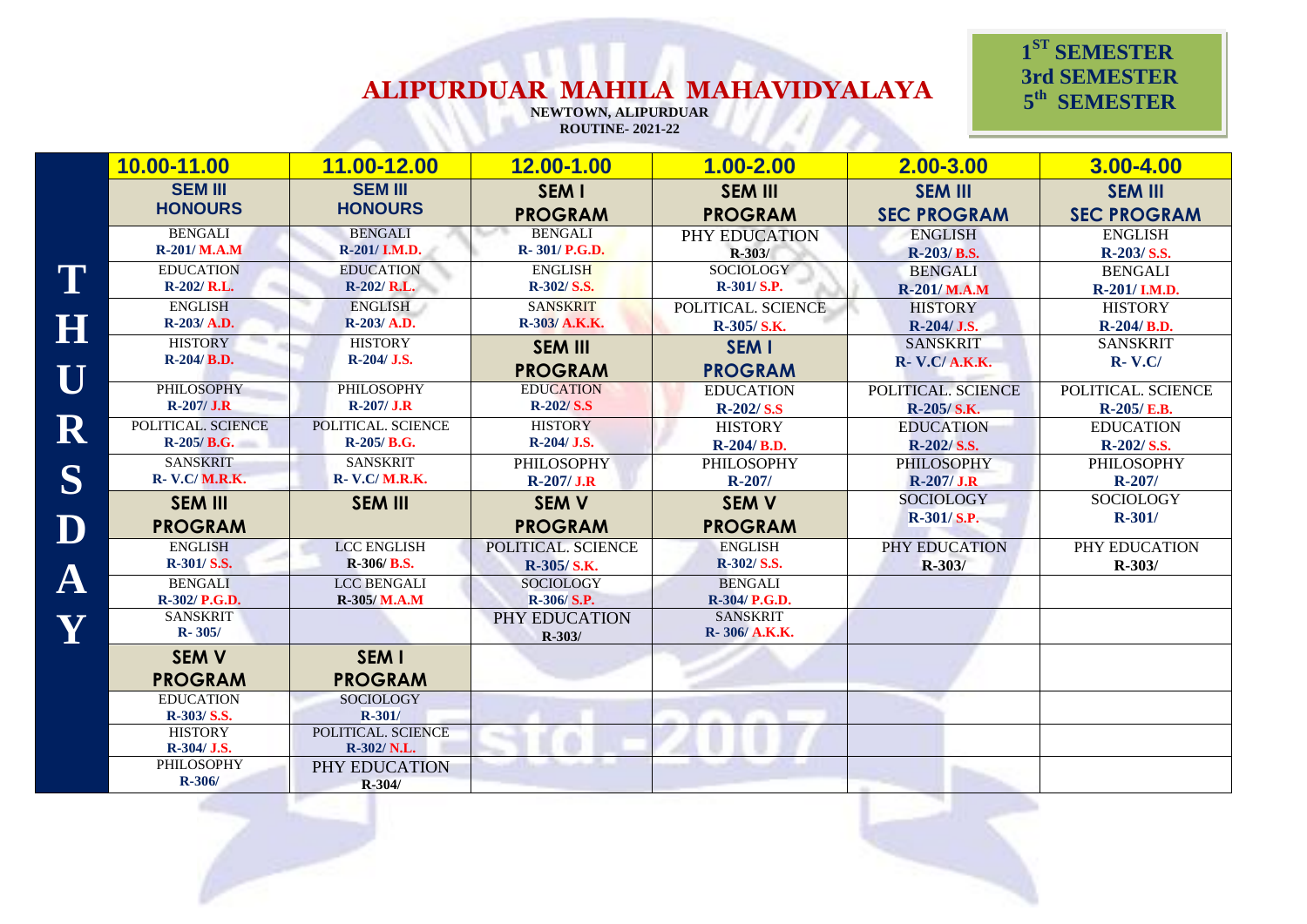**NEWTOWN, ALIPURDUAR ROUTINE- 2021-22**

#### **1 ST SEMESTER 3rd SEMESTER 5 th SEMESTER**

|             | 10.00-11.00        | 11.00-12.00           | 12.00-1.00            | $1.00 - 2.00$      | $2.00 - 3.00$      | $3.00 - 4.00$         |
|-------------|--------------------|-----------------------|-----------------------|--------------------|--------------------|-----------------------|
|             | <b>SEM I</b>       | <b>SEM I</b>          | <b>SEM III</b>        | <b>SEM III</b>     | <b>SEM III</b>     | <b>SEM III</b>        |
|             | <b>HONOURS</b>     | <b>HONOURS</b>        | G E                   | G E                | <b>HONOURS</b>     | <b>HONOURS</b>        |
|             | <b>BENGALI</b>     | <b>BENGALI</b>        | <b>EDUCATION</b>      | <b>BENGALI</b>     | <b>ENGLISH</b>     | <b>EDUCATION</b>      |
|             | R-201/ I.M.D.      | R-201/ M.A.M          | R-301/ S.D.           | R-301/P.G.D.       | R-301/ A.D.        | $R - 301/$            |
|             | <b>EDUCATION</b>   | <b>EDUCATION</b>      | <b>HISTORY</b>        | <b>ENGLISH</b>     | <b>BENGALI</b>     | <b>HISTORY</b>        |
| F           | R-202/ S.D.        | $R-202/S.D.$          | R-302/ J.S.           | R-302/S.S.         | R-302/I.M.D.       | R-302/B.D.            |
|             | <b>ENGLISH</b>     | ENGLISH               | <b>PHILOSOPHY</b>     | <b>SANSKRIT</b>    | <b>SANSKRIT</b>    | PHILOSOPHY            |
|             | R-203/ S.S.        | R-203/ A.D.           | $R - 307/$            | R-305/ M.R.K.      | R-305/ M.R.K.      | $R - 307/$            |
| $\mathbf R$ | <b>HISTORY</b>     | <b>HISTORY</b>        | POLITICAL. SCIENCE    | <b>SEM I</b>       | <b>SEM V</b>       | POLITICAL. SCIENCE    |
|             | $R-204/T.D.$       | $R-204/ B.D.$         | R-305/ E.B.           | G E                | <b>HONOURS</b>     | R-305/B.G.            |
|             | <b>PHILOSOPHY</b>  | PHILOSOPHY            | <b>SOCIOLOGY</b>      | <b>ENGLISH</b>     | <b>ENGLISH</b>     | <b>SEM V</b>          |
|             | $R-207/$ J.R       | $R - 207/$            | $R - 306/$            | $R-203/ A.D.$      | $R-203/S.S.$       |                       |
|             |                    |                       |                       |                    |                    | <b>HONOURS</b>        |
|             | POLITICAL. SCIENCE | POLITICAL. SCIENCE    | <b>SEM V</b>          | <b>BENGALI</b>     | <b>BENGALI</b>     | <b>ENGLISH</b>        |
|             | R-205/B.G.         | $R-205/B.G.$          | <b>HONOURS</b>        | R-201/I.M.D.       | R-201/ M.A.M       | $R-203/A.D.$          |
|             | <b>SANSKRIT</b>    | <b>SANSKRIT</b>       | <b>ENGLISH</b>        | <b>SANSKRIT</b>    | <b>SANSKRIT</b>    | <b>BENGALI</b>        |
| ${\bf A}$   | R- V.C/ M.R.K.     | <b>R- V.C/ A.K.K.</b> | R-203/ A.D.           | $R-VC/$            | R- V.C/ A.K.K.     | R-201/ P.G.D.         |
|             | <b>SEM III</b>     | <b>SEM III</b>        | <b>BENGALI</b>        | <b>EDUCATION</b>   | <b>EDUCATION</b>   | <b>SANSKRIT</b>       |
|             |                    |                       | R-201/ P.G.D.         | R-202/S.D.         | $R-202/S.D.$       | <b>R- V.C/ A.K.K.</b> |
|             | <b>HONOURS</b>     | <b>HONOURS</b>        |                       |                    |                    |                       |
|             | <b>ENGLISH</b>     | <b>EDUCATION</b>      | <b>SANSKRIT</b>       | <b>HISTORY</b>     | <b>HISTORY</b>     | <b>EDUCATION</b>      |
|             | R-301/ A.D.        | R-301/ R.L.           | <b>R- V.C/ M.R.K.</b> | R-204/ T.D.        | $R-204/J.S.$       | $R-202/R.L.$          |
|             | <b>BENGALI</b>     | <b>HISTORY</b>        | <b>EDUCATION</b>      | <b>PHILOSOPHY</b>  | <b>PHILOSOPHY</b>  | <b>HISTORY</b>        |
|             | $R-302/M.A.M$      | R-302/ T.D.           | $R-202/R.L.$          | $R-207/J.R$        | $R-207/$           | R-204/ J.S.           |
|             | <b>SANSKRIT</b>    | <b>PHILOSOPHY</b>     | <b>HISTORY</b>        | POLITICAL. SCIENCE | POLITICAL. SCIENCE | <b>PHILOSOPHY</b>     |
|             | R- 305/ A.K.K.     | $R-307/J.R$           | $R-204/ B.D.$         | R-205/B.G.         | R-205/B.G.         | $R - 208/$            |
|             |                    | POLITICAL. SCIENCE    | <b>PHILOSOPHY</b>     | <b>SOCIOLOGY</b>   |                    | POLITICAL. SCIENCE    |
|             |                    | <b>R-305/ E.B.</b>    | $R-207/J.R$           | $R - 306/$         |                    | R-205/E.B.            |
|             |                    |                       | POLITICAL. SCIENCE    |                    |                    |                       |
|             |                    |                       | $R-205/B.G.$          |                    |                    |                       |
|             |                    |                       |                       |                    |                    |                       |

×

Secretary, Teachers' Council **Principal** Principal Alipurduar Mahila Mahavidyalaya Alipurduar Mahila Mahavidyalaya Alipurduar Alipurduar